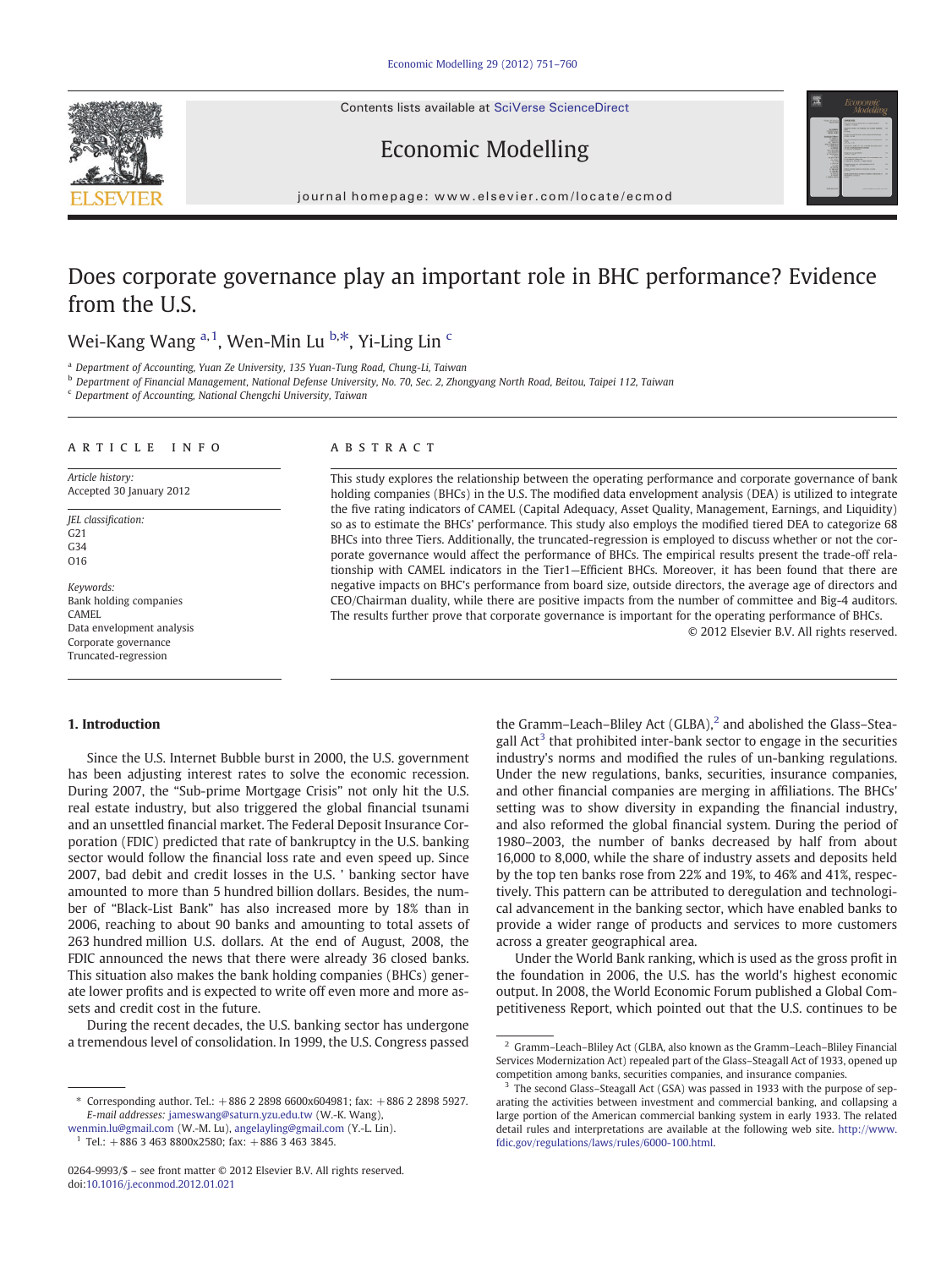the world's most competitive economic country during the Global Financial Crisis. Now that the U.S. is a top country in the world economy and its BHCs have constituted the diversified system, it was surprising that the financial crisis happened in the U.S. Therefore, this paper will examine the performance of BHCs in the U.S. It is essential to evaluate the operating performance of BHCs with insights into resource allocation and competitive advantage, as well as how BHCs help with strategic decision-making, especially regarding operational styles under an intense competitive environment.

The statistics of Fortune classified the reasons of enterprises defeat and poor performance as failure of corporate governance ([Berger and](#page--1-0) [Patti, 2006; Williams and Nguyen, 2005](#page--1-0)), change within the organization and lack of crisis consciousness. [Shleifer and Vishny \(1997\)](#page--1-0) defined corporate governance as a firm that ensures funds are provided access to its return on investment approach. In other words, how to provide financial oversight and control over the management of its operating profits, while at the same time preventing the operation of the management of the funds from infringing the rights of the mechanism. At the Ministerial Conference in 1998, the Organization for Economic Cooperation and Development (OECD) emphasized the importance of "corporate governance", and the powers and responsibilities of the relevant parties, which includes the board of directors, shareholders and management of the sector. [Thomson and Jain \(2006\)](#page--1-0) found that the largest financial services institution listed on the Australian stock exchange had losses which amounted to foreign currency options in 2004. According to the research that reiterates the importance of corporate governance for banks, the risk of loss resulted from inadequate or failed processes and people omission, since the foreign exchange debacle was classified as operational risk. As mentioned previously, corporate governance may be important to account for performance quality in the assessment of bank efficiency in the U.S. banking sector. This study regards corporate governance as an exogenous variable, and intends to explore whether or not it affects the BHCs' performance.

CAMEL (Capital Adequacy, Asset Quality, Management, Earnings, and Liquidity) has been used by the Federal Deposit Insurance Corporation and other previous studies (e.g., [Berger et al., 2000; Otchere](#page--1-0) [and Chan, 2003\)](#page--1-0) to assess the performance of banks. However, the most criticized aspect of the uni-dimensional ratio analysis was that the choice of a single ratio did not provide enough information about the various performance dimensions of a bank. Even by considering many ratios, there still may be conflicting signals emerging from competing ratios [\(Al-Shammari and Salimi, 1998\)](#page--1-0). This deficiency has prompted researchers to find new ways of addressing the issue of financial ratio analysis. One technique that has been used in recent years is a mathematical programming technique known as DEA [\(Brockett et al., 1997; Camanho and Dyson, 2005; Kao and Liu, 2004](#page--1-0)).

Several studies (e.g., [Brockett et al., 1997; Camanho and Dyson,](#page--1-0) [2005; Kao and Liu, 2004](#page--1-0)) took modified radial DEA models to derive a composite performance index in which the outputs are a set of financial ratios with no specified inputs. In DEA models, non-zero input and output slacks are very likely to be presented after the radial efficiency score improvement. These non-zero slack values often represent a substantial amount of inefficiency. Therefore, in order to fully measure inefficiency in banking performance, it is very important to also consider inefficiency represented by the non-zero slacks in the radial DEA models. This study modifies a non-radial model to allow a full evaluation of inefficiency in a bank performance. By using a non-radial model, the study obtains a more appropriate performance for inefficient organizations.

To discuss whether or not exogenous factors would affect firms' performance, several studies ([Aly et al., 1990; Drake et al., 2006; Ray, 1991;](#page--1-0) [Shaoa and Lin, 2002; Stanton, 2002\)](#page--1-0) used the Tobit regression to investigate the performance affected by exogenous factors. However, [Simar](#page--1-0) [and Wilson \(2007\)](#page--1-0) have demonstrated that the Tobit regression was inappropriate. Instead, they justified an approach based on a truncatedregression with a bootstrap, and illustrated its satisfactory performance. The new procedures are used in the research to bootstrap the DEA scores with a truncated regression and could solve more serious problems in all of the two-stage studies, which have already raised the fact that DEA efficiency estimates are serially correlated.

The purpose of this paper is to employ an innovative two-stage approach to analyze the relationship between BHCs performance and corporate governance. At the first-stage, the modified DEA model is used to integrate five components of CAMEL to estimate the BHCs performance. A Tiered DEA model [\(Barr et al., 1994; Morita et al., 2005; Seiford and](#page--1-0) [Zhu, 2003; Swink et al., 2006\)](#page--1-0) is employed to categorize BHCs into different performance Tiers. At the second-stage, the truncated-regression [\(Simar and Wilson, 2007\)](#page--1-0) is utilized to examine whether or not the corporate governance affects the BHCs' performances.

The paper proceeds as follows: Section 2 presents the literature review. [Section 3](#page--1-0) describes the methodology. [Section 4](#page--1-0) discusses the sample and variables. [Section 5](#page--1-0) reports the empirical results. Finally, [Section 6](#page--1-0) presents the conclusions.

### 2. Literature review

In this section, we briefly review the BHCs' operating status and some of the literature research of the operating performance and corporate governance in banking.

### 2.1. BHCs' operating status

In 1956, the U.S. Congress established the Federal Bank Holding Company Act.<sup>4</sup> Furthermore, it passed the Bank Holding Company Act Amendments in 1970, which renewed the definition of the Bank Holding Company and set the standards of investment in nonbanking businesses. The 1980s was a period of rapid development of internationalization and computerization in banking sectors. The biggest universal banks in Europe had the flexible operational advantages in risk management, which enabled the banks to process international securities business. Consequently, those European banks charged lower deposits. This development made the U.S. banking sector request the abolishment of GSA, because the GSA prohibited any institutions from acting as both investment and commercial banks, or as both banks and insurers. Until 1999, the U.S. legislature body endorsed the GLBA, the law which allows commercial and investment banks to consolidate, enhance the national competitiveness, and create a diversified framework in the banking sectors.

Following the Great Depression<sup>5</sup> burst, many banks were consequently forced into insolvency in the U.S. During the period of the 1980s and 1990s, the savings and loan crisis (S&L crisis) was the failure of savings and loan associations $<sup>6</sup>$  due to the real estate market re-</sup> cession. In 2007, the "Sub-prime Mortgage Crisis" resulted in a large decline in capital, the bankruptcy of many banks, and caused the BHCs to write off more assets and credit costs. This episode compelled the five largest investment banks to face five options: merging into a BHC with their choice of banks, combining liabilities, going bankrupt, being taken over by other companies, or being bailed out by the U.S. government. However, the FDIC announced that 36 banks had been

<sup>4</sup> The Bank Holding Company Act specified that the Federal Reserve Board of Governors must approve the establishment of a bank holding company, and prohibited bank holding companies headquartered in one state from acquiring a bank in another state. The law was implemented in part to regulate and control banks that had formed bank holding companies in order to own both banking and non-banking businesses. The law generally prohibited a bank holding company from engaging in most non-banking activities or acquiring voting securities of certain companies that are not banks.

The Great Depression was an economic slump in North America, Europe, and other industrialized areas of the world that began in 1929 and lasted until around 1939. The market crash marked the beginning of a decade of high unemployment, poverty, low profits, deflation, plunging farm incomes, and lost opportunities for economic growth and personal advancement. It was the longest and most severe depression ever experienced by the industrialized Western world.

<sup>6</sup> Savings and loan association (S&L association) is a financial institution in the US that accepts savings deposits and makes mortgage loans.